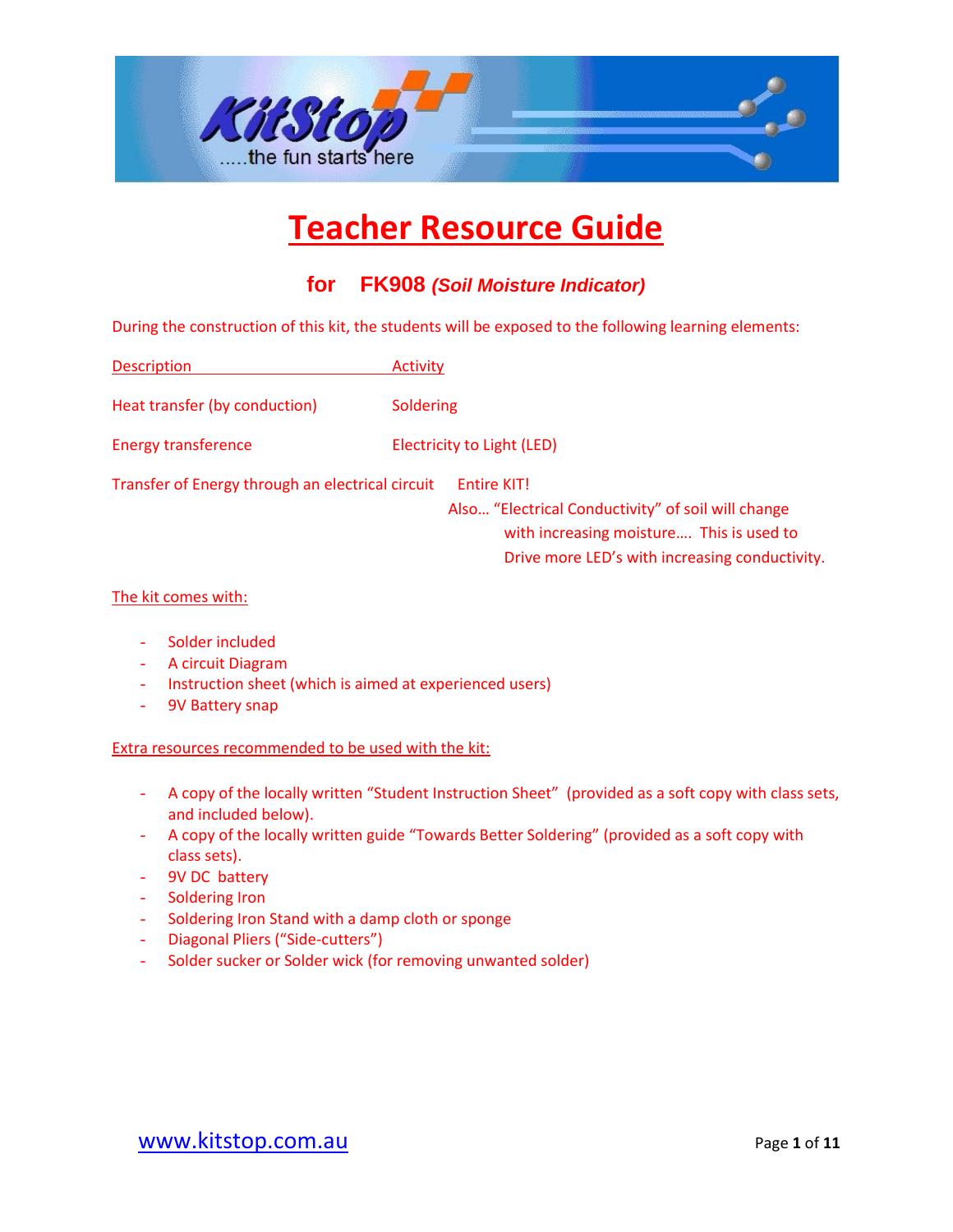

**for FK908** *(Soil Moisture Indicator)*

#### Extension activities for this kit:

- 1) Change the distance between the Probes when they are inserted into the soil.
	- a. This will show up as different behaviour of the indicator LED's.
	- b. Particularly useful in soils which have a naturally high Electrical Conductivity.
		- i. Start with probes approx 1cm apart.
		- ii. Trial the difference in behaviour with probes set 5cm, 10cm and even further apart.
	- c. If students are finding that the indicator LEDs all behave "in unison" , it is highly likely that they have very damp soil already. Separateing the probes may be a quick and handy way to overcome this.
- 2) Use "insulated" probes and only expose the ends to the soil. Then insert them to different depths of the soil to indicate the depth to which any applied irrigation has penetrated into the soil. (See notes & picture 5 & 6 at end of this document).
- 3) Practice different soldering techniques, to study affect of heat flow by conduction.
- *4)* Change the Brightness of the LEDs by changing R3, R4, R5 or R6
	- *a.* Do not use a value less than 180 Ohms! The LED will suffer a short life if you do!
	- *b.* Increase the value of R3,R4, R54 or R6 which will make the LEDs appear duller.

#### **Student Sheet with notes inserted:**

Below is a copy of the student notes, with some comments and suggestions for teachers. Our comments are inserted in RED font.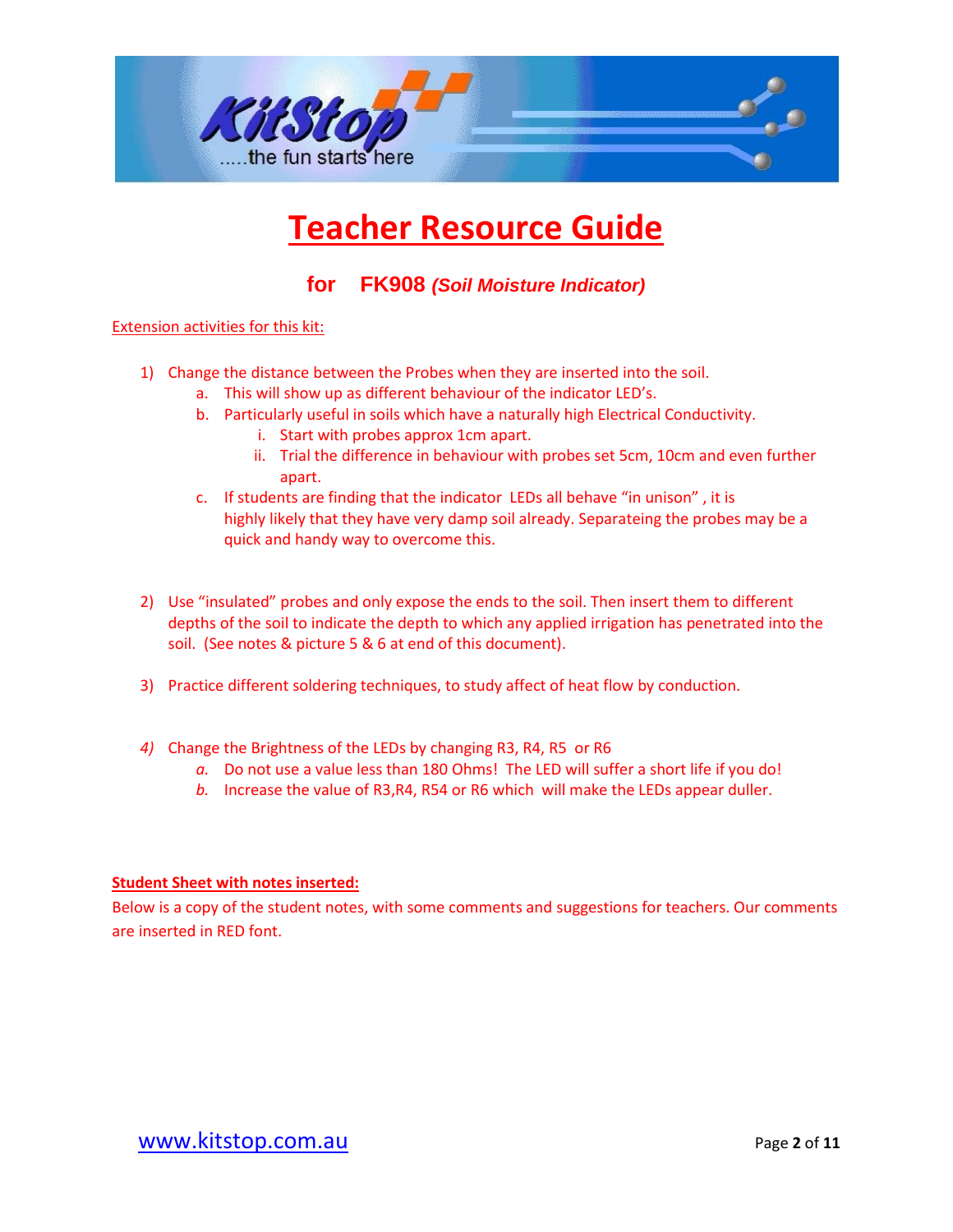

**for FK908** *(Soil Moisture Indicator)*

#### **What it does:**

This circuit responds to the amount of moisture in an area of soil. The more moisture present in the soil, the more lights will illuminate.

### **What we are making:**

The finished circuit will have two wires (which make the "Probe") that will be placed into the desired test area of soil. The circuit board will also have four light emitting diodes (LED's) which will indicate the amount of moisture present in the test area.



*Fig 1: Finished Product*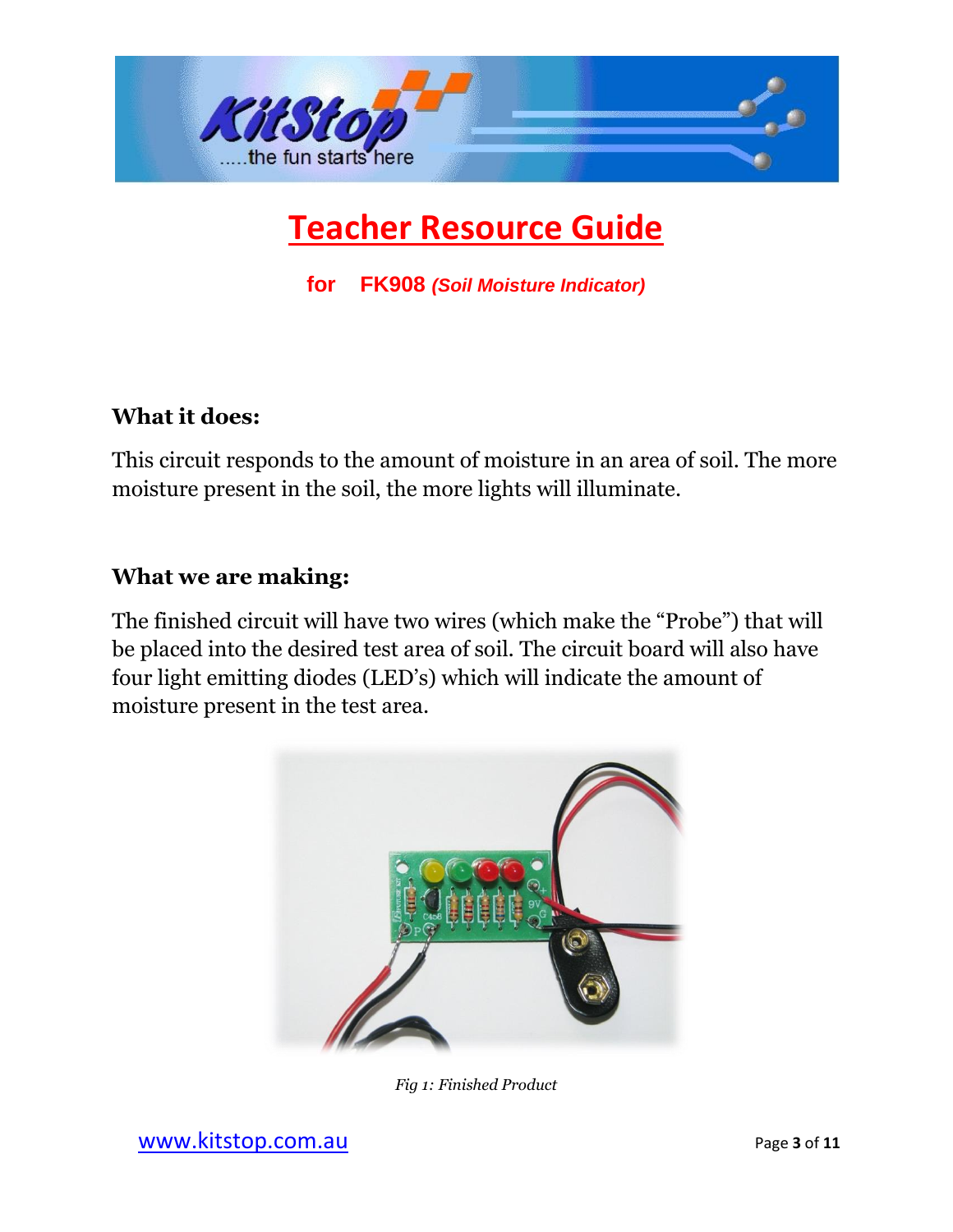

**for FK908** *(Soil Moisture Indicator)*

### **Technical Specs:**

- Power supply: 9VDC
- Consumption: 20mA max.
- Amount of moisture: 4 levels
- PCB dimensions: 41 x 22mm

### **How it works:**

Current from the battery will flow through the first resistor (R1), the Probe (P) and then into the soil being tested. If there is moisture present the current will continue to flow through the circuit and light up the first LED. The higher the amount of moisture the more current will be able to flow through the soil, which will then turn the Transistor (TR1) on harder, resulting in more LED's illuminating.

### **Circuit Diagram:**



*Fig 2: Circuit Diagram*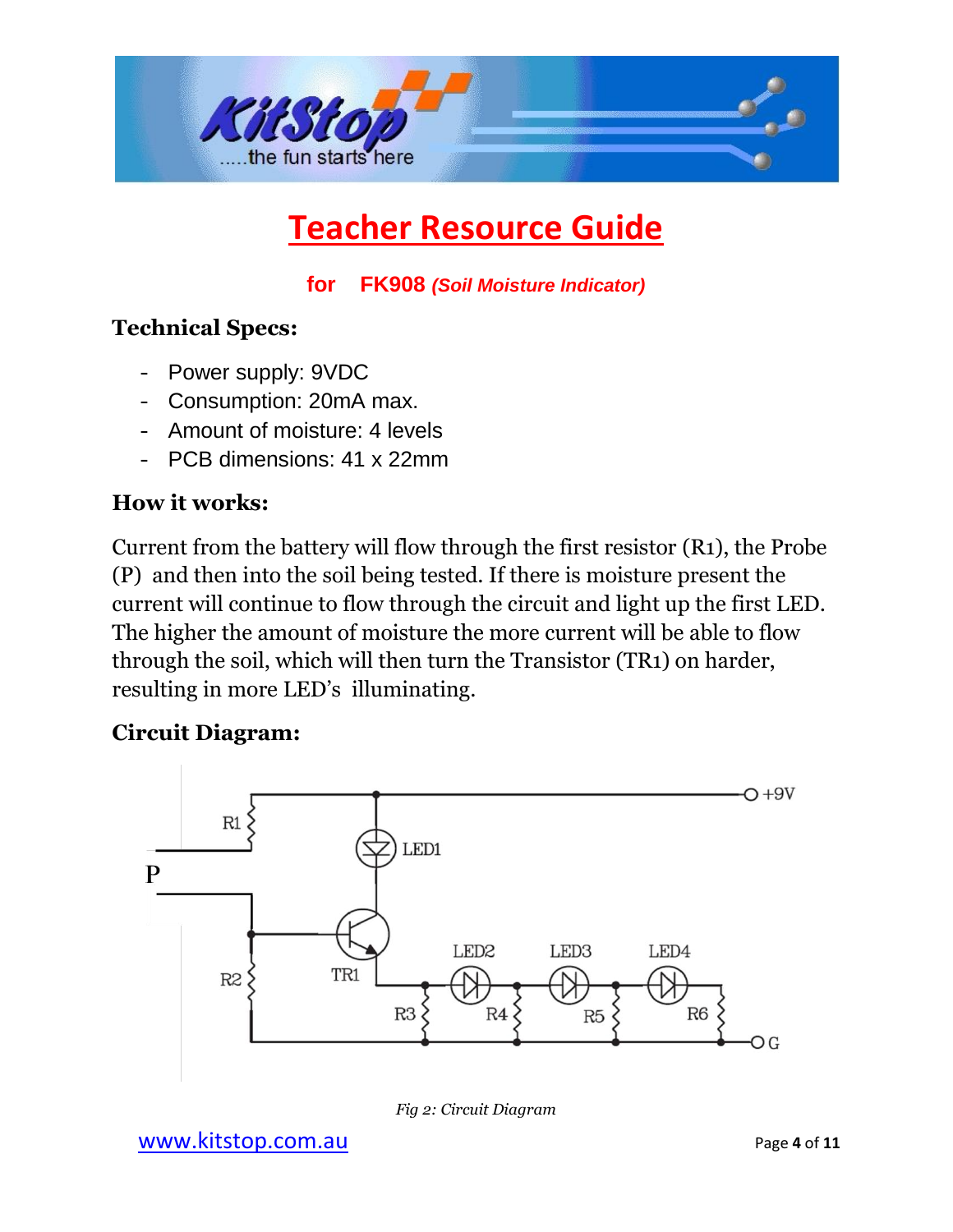

**for FK908** *(Soil Moisture Indicator)*

### **How to build it:**

Step 1. Installing the resistors.

|                                                                                                                                 | <b>RESISTORS</b>                               |                                                                                                                              |  |
|---------------------------------------------------------------------------------------------------------------------------------|------------------------------------------------|------------------------------------------------------------------------------------------------------------------------------|--|
| R <sub>1</sub> , R <sub>4</sub> 1 <sub>k</sub> $\Omega$<br>R <sub>2</sub><br>R <sub>3</sub><br>R <sub>5</sub><br>R <sub>6</sub> | 120k Q<br>2k $\Omega$<br>680 O<br>$470 \Omega$ | -brown-black-red-gold<br>-brown-red-yellow-gold<br>-red-black-red-gold<br>-blue-gray-brown-gold<br>-yellow-violet-brown-gold |  |



By referring to *Fig 3.1* determine the value of each resistor and place them in their correct positions as indicated on the printed circuit board (PCB). Do this by carefully bending their wires down to form a 'U' shape and poke through the holes in the PCB as shown in *Fig3.2*. Once they are in the correct positions solder them into place and trim the excess wire.



*Fig 3.2 Installing Resistors*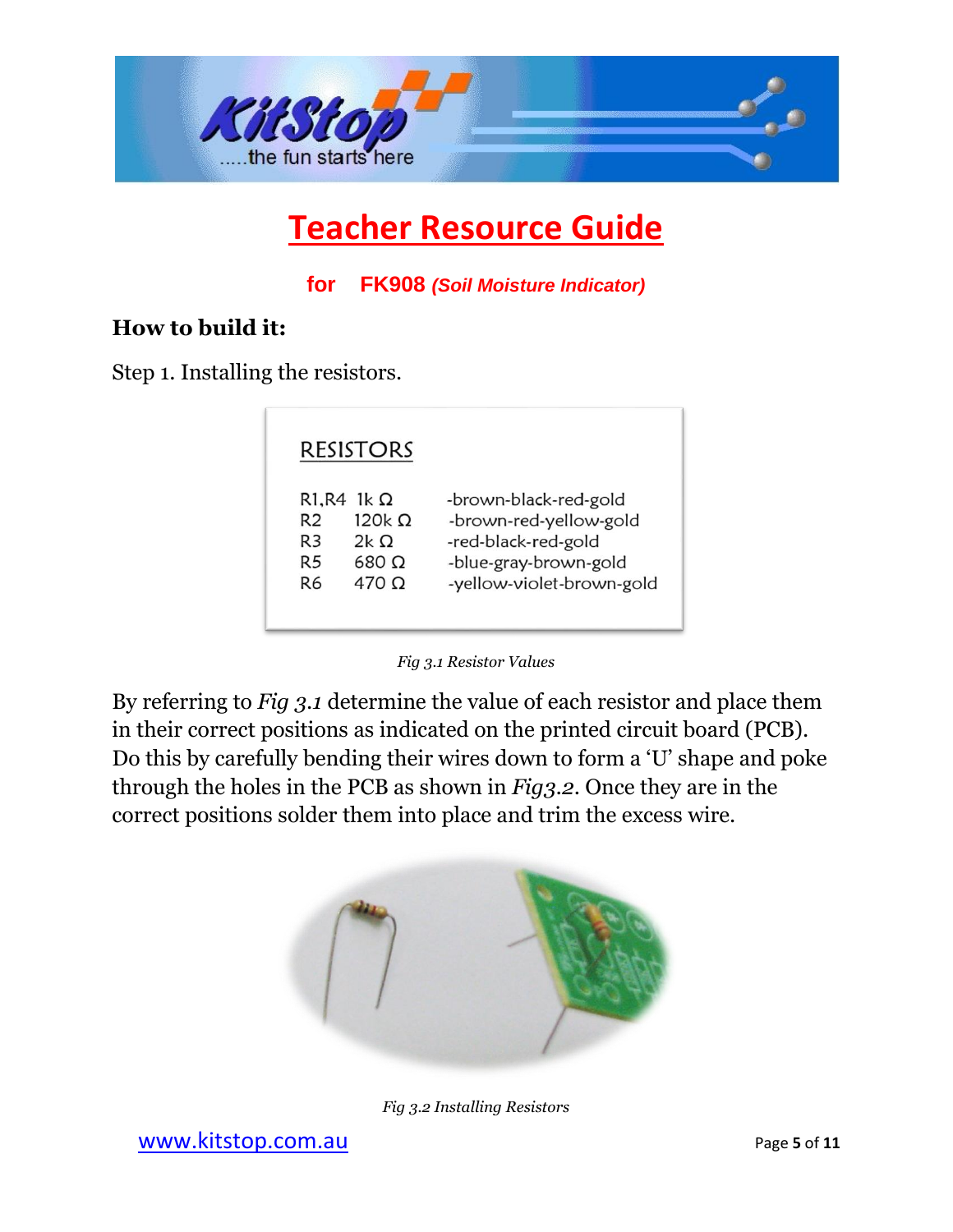

**for FK908** *(Soil Moisture Indicator)*

Step 2. Installing the transistor.

Carefully bend the middle leg of the transistor slightly forward and the two outer legs out and carefully manipulate them as you place them through the holes and onto the PCB as shown in *Fig3.3*. Pull the legs through until the transistor is sitting about 10mm off the PCB. Once in the correct position solder it into place and trim the excess wire.



*Fig 3.3 Installing the Transistor*

Step 3. Installing the LED's.

Place the LED's on the PCB in the order of color shown in *Fig 3.4*. Take care with the polarity of the LED's, they must be installed facing the correct way. Ensure the longer leg of each LED is placed at the back of the triangle in the diode symbol which is shown on the PCB (see *Fig 3.4*). Once in the correct order, solder them in place and trim the excess wire.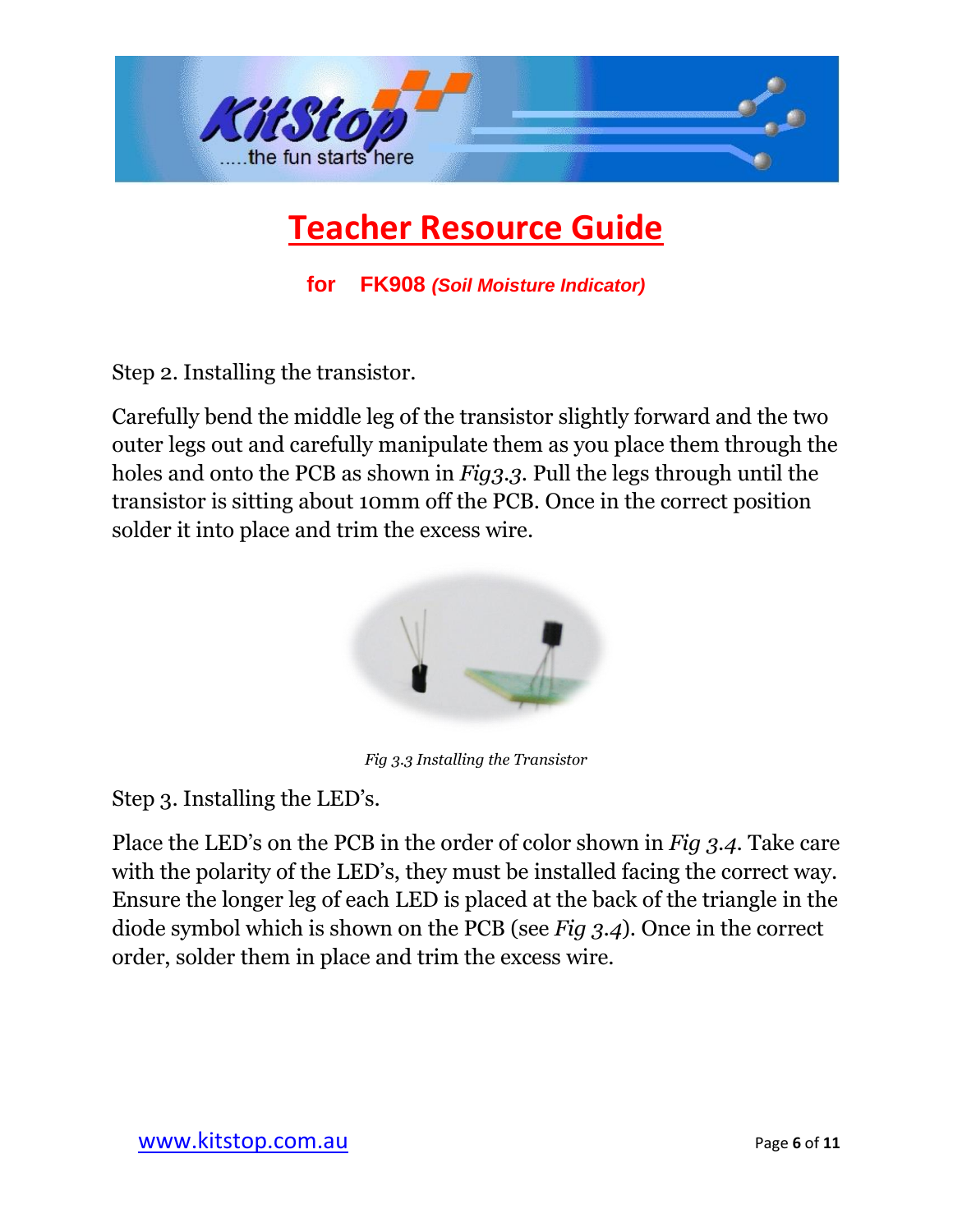

**for FK908** *(Soil Moisture Indicator)*



*Fig 3.4 Installing the Coloured LEDs*

Step 4. Connecting wires and Battery snap.

One by one, place the four poles into their positions on the PCB and solder into place. Once they are set, 'tin' each pole with solder. *(For more information on "tinning", please refer to our separate document "Towards Better Soldering").* The battery snap can be soldered into place by 'tinning' the leads and ensuring the black wire is attached to the 'ground' (G) or negative (-) pole and the red wire to the positive (+). Finally the two remaining wires can be tinned and then soldered to the two remaining poles. (See *Fig 4* for attaching the wires).



*Fig 4 Attaching the wires*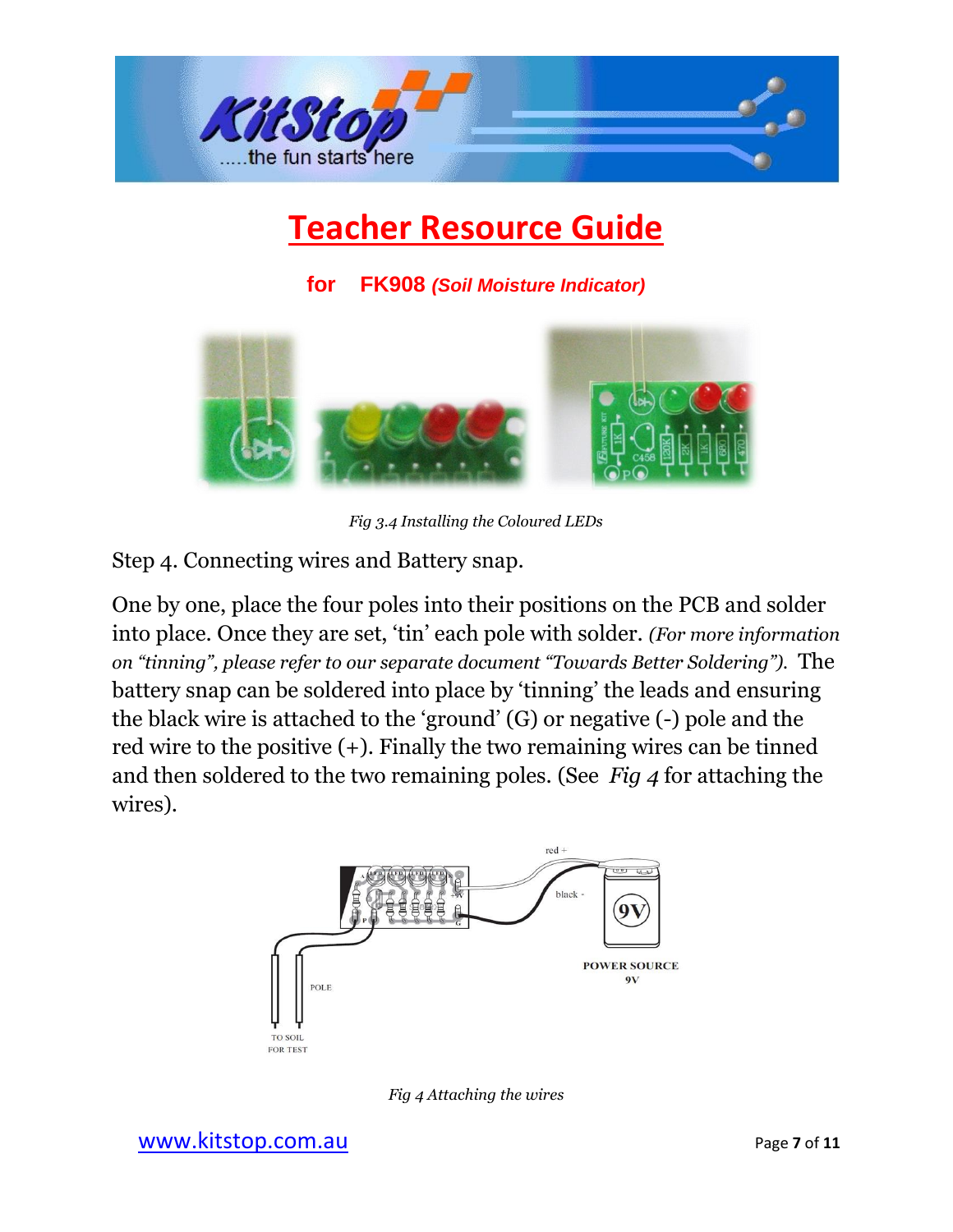

**for FK908** *(Soil Moisture Indicator)*

### *Comments to teachers:*

- 1) We strongly recommend students should strip and "tin" the ends of the wires which will be used as probes.
- 2) It is quite conceivable that the probe tips may disintegrate and be "lost" within a few months if they are placed into acidic, damp soils. Encourage students to keep a spare set if they wish to use this kit for an extended period of time.
- 3) An extension activity may be to discuss why the probes may corrode, and what could be done to minimize this? Answers include:
	- a. Chemcial reactions between the probe materials and the contents to the soils. (Both acid and alkaline soils will have a corrosive impact on the probes).
	- b. The design of the circuit uses a Direct Current ("DC") voltage across the probes…. Hence a small amount of electricity will be continually flowing in the one direction. Most professional indicator systems use an Alternating Current ("AC") signal which has the electricity flowing backwards and forwards, and so reduces the rate of corrosion.
	- c. Turn the battery off when it is not being used. This will slow the corrosion due to electrical conduction.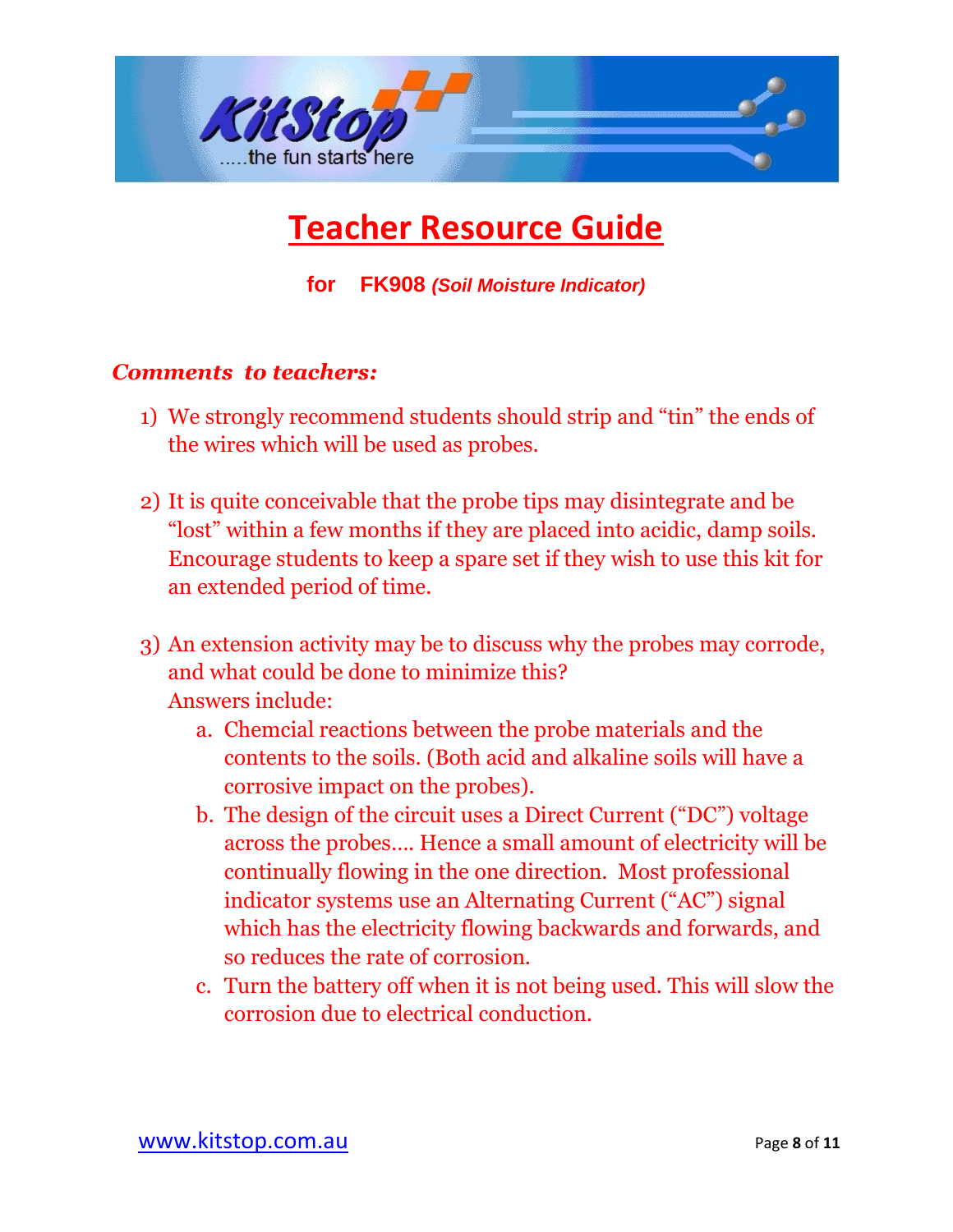

**for FK908** *(Soil Moisture Indicator)*

### **Testing:**

Ensure the two test wires are separated and attach the battery to the battery snap. Place the two wires into a damp medium (examples may be: a cup of water, or damp soil, or a wet sponge).

As you move the wires further apart, less LED's should light up.

### **EXTENSION ACTIVITIES: USING LONGER PROBES**

Use probes which are covered in a good insulator, and only expose a small amount of conductor at their tips.

See picture 5 for some alternative wires which we have used.



Picture 5: Two commonly available wires we have used for longer probes.

[www.kitstop.com.au](http://www.kitstop.com.au/) **Page 9** of 11 Strip the probe "tip" and then "tin" it with solder. (Refer picture 6).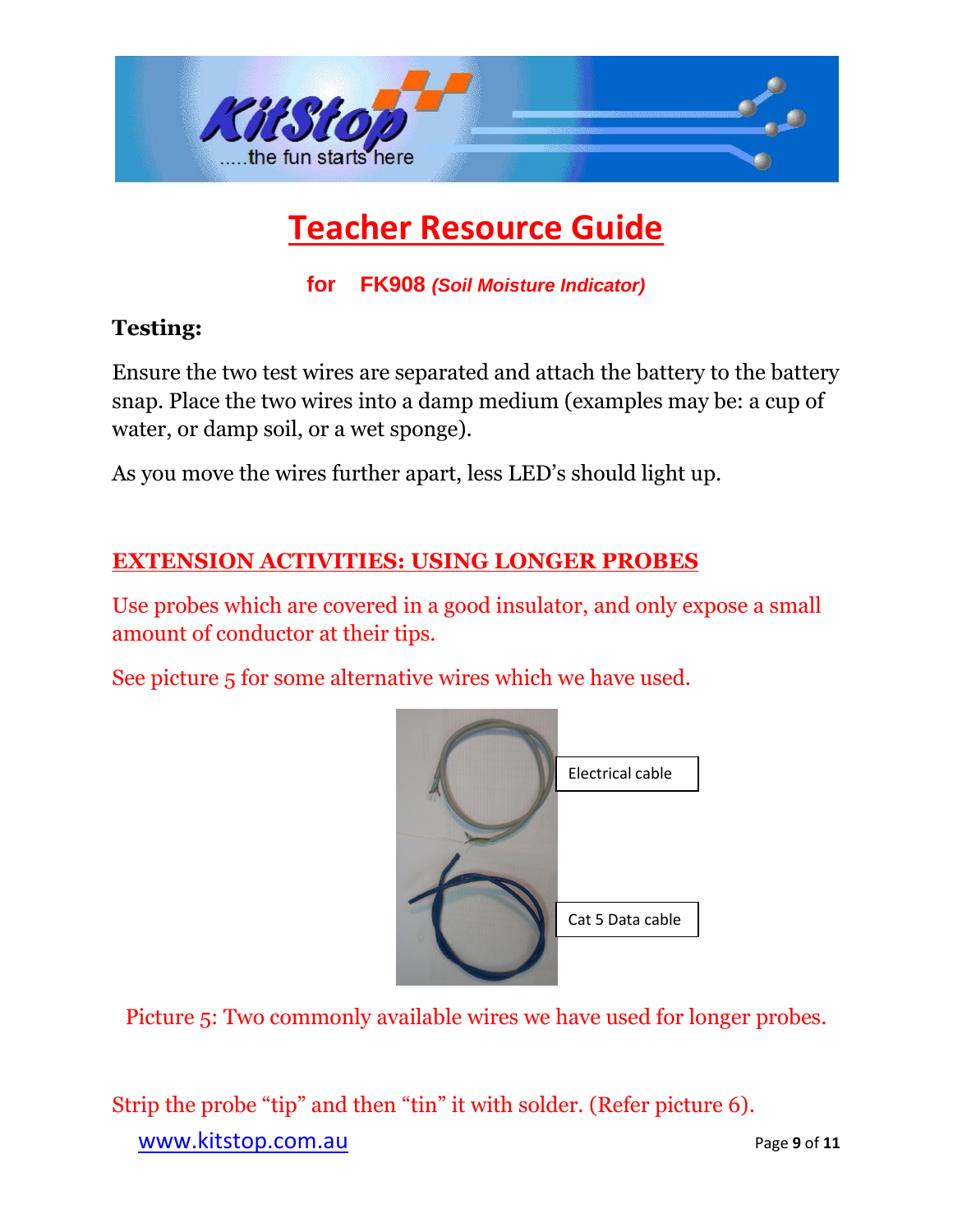



**for FK908** *(Soil Moisture Indicator)*

Picture 6: Showing the wire tips to be used as probes.

Encourage students to experiment with how far below the soil surface they place these longer probe tips.

- Q1: How could two or more of these kits be used to measure the rate at which water penetrates into the soil?
- Ans: Set up kit #1 with probes at the surface of your test soil (dry).

 Set up kit #2 with probes at a known distance below the surface (Typically 20cm or 30 cm).

Take care to ensure the probes are set at the same distance apart for both kits.